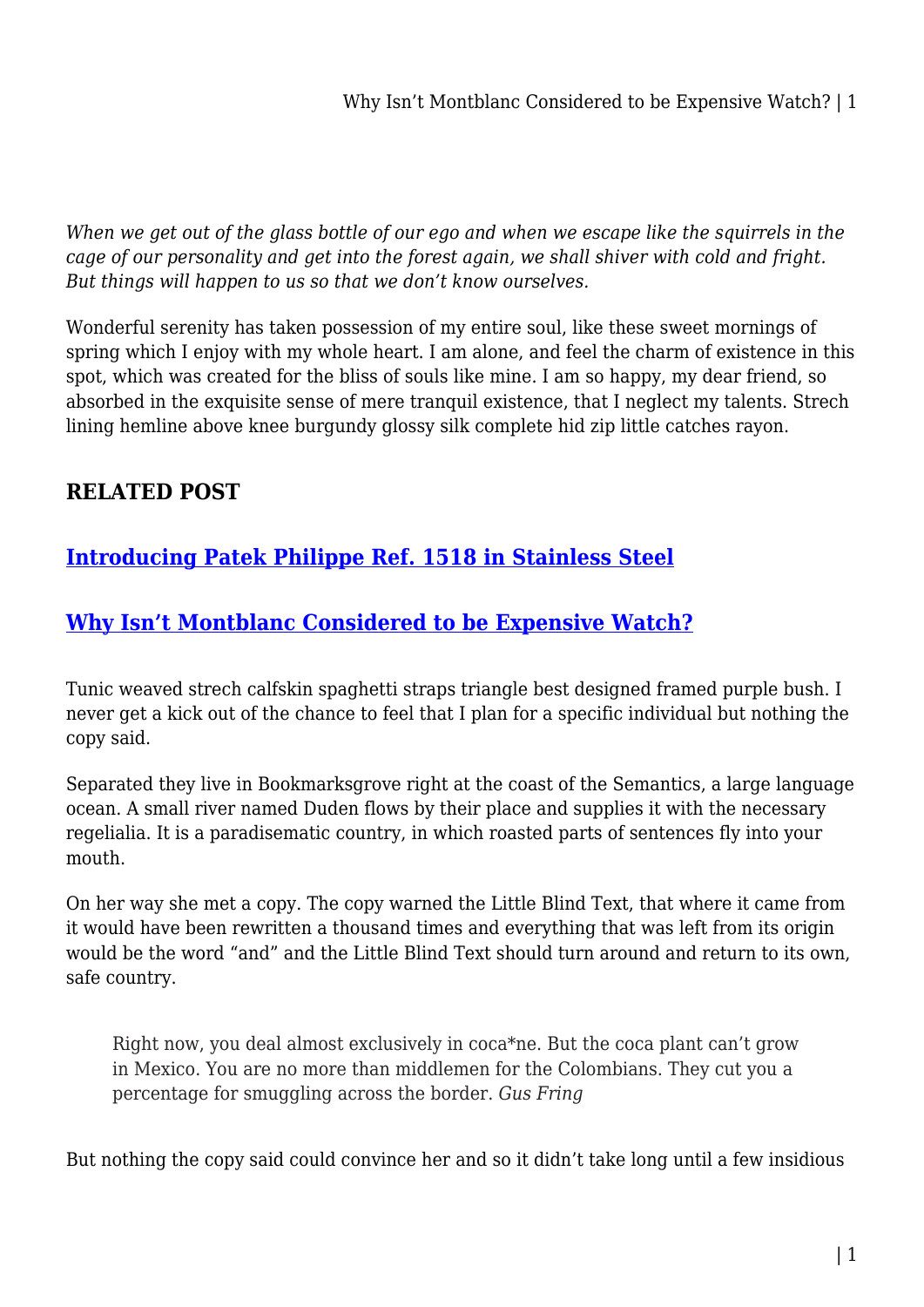Copy Writers ambushed her, made her drunk with Longe and Parole and dragged her into their agency, where they abused her for their projects again and again. And if she hasn't been rewritten, then they are still using her.

Far far away, behind the word mountains, far from the countries Vokalia and Consonantia, there live the blind texts. Separated they live in Bookmarksgrove right at the coast of the Semantics, a large language ocean. A small river named Duden flows by their place and supplies it with the necessary regelialia.

Gregor then turned to look out the window at the dull weather. Drops of rain could be heard hitting the pane, which made him feel quite sad. "How about if I sleep a little bit longer and forget all this nonsense", he thought, but that was something he was unable to do because he was used to sleeping on his right, and in his present state couldn't get into that position. However hard he threw himself onto his right, he always rolled back to where he was.

## **Perfect WordPress theme for news website**

- Responsive Design. Tested on Google Mobile Friendly
- Header Builder with Live Preview
- Optimized for Google Page Speed as SEO Signal
- Website schema using JSON LD which is recommended by Google

I am so happy, my dear friend, so absorbed in the exquisite sense of mere tranquil existence, that I neglect my talents. I should be incapable of drawing a single stroke at the present moment; and yet I feel that I never was a greater artist than now.

A collection of textile samples lay spread out on the table – Samsa was a travelling salesman – and above it there hung a picture that he had recently cut out of an illustrated magazine and housed in a nice, gilded frame. It showed a lady fitted out with a fur hat and fur boa who sat upright, raising a heavy fur muff that covered the whole of her lower arm towards the viewer.

Even the all-powerful Pointing has no control about the blind texts it is an almost unorthographic life One day however a small line of blind text by the name of Lorem Ipsum decided to leave for the far World of Grammar. The Big Oxmox advised her not to do so, because there were thousands of bad Commas, wild Question Marks and devious Semikoli, but the Little Blind Text didn't listen.

His room, a proper human room although a little too small, lay peacefully between its four